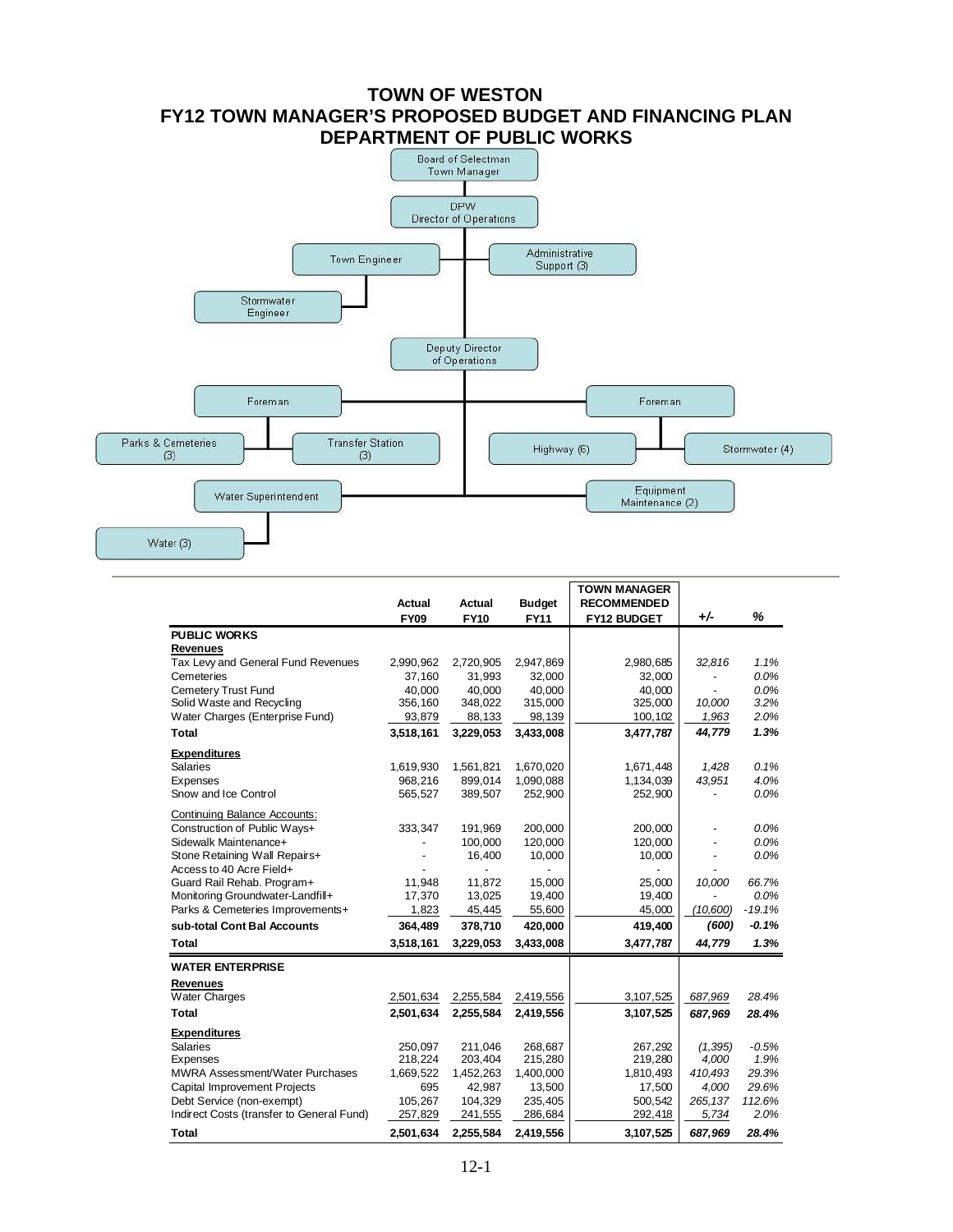### **PUBLIC WORKS: Administration and Engineering**

### **Description of Services**

The Department of Public Works is responsible for the maintenance of streets, parks and cemeteries, operation of the Transfer Station, operation of the Water division, stormwater management and providing certain engineering support to other Town departments. A prorated portion of the costs in the Administration and Engineering division budget is allocated to the Water Enterprise Fund.

### **FY12 Departmental Goals**

- 1. Insure continuity of public works services during occupation of new DPW Facility.
- 2. Improve employee efficiency and punctuality in new facility utilizing its modern components (i.e. security, time clocks etc.) and the factor of the entire DPW operation consolidated.
- 3. Continue recent progress in drainage improvement program, using DPW workforce when feasible.
- 4. Improve the operation, management and structure of the Water Division.
- 5. Improve complaint tracking and customer service.

#### **Staffing Levels**

| FY09     | <b>FY10</b>                       | FY11   | FY12     |
|----------|-----------------------------------|--------|----------|
| Funded   | Funded                            | Funded | Proposed |
|          |                                   |        |          |
|          |                                   |        |          |
|          |                                   |        |          |
|          |                                   |        |          |
| $\left($ |                                   |        |          |
|          |                                   |        |          |
|          |                                   |        |          |
|          |                                   |        |          |
|          | .25                               | .25    |          |
|          | 6.25                              | 6.25   |          |
|          | Custodian – Part Time .25<br>6.25 |        |          |

#### **Budget Recommendations**

Level Services: The budget for electricity is increased by \$35,200 and oil/gas is decreased by \$10,800 based on the projected usage for the first full year in the new DPW facility. The salary for the part-time custodian will be used to pay for a cleaning service, at least in the first year until we determine how much custodial support is needed. The GIS Coordinator position and related expenses have been transferred to the Information Systems budget.

New Requests Recommended by Town Manager: A new position of Stormwater Engineer is requested to support a new Stormwater By-law to be proposed at annual town meeting in May. This position will be fully supported by user fees.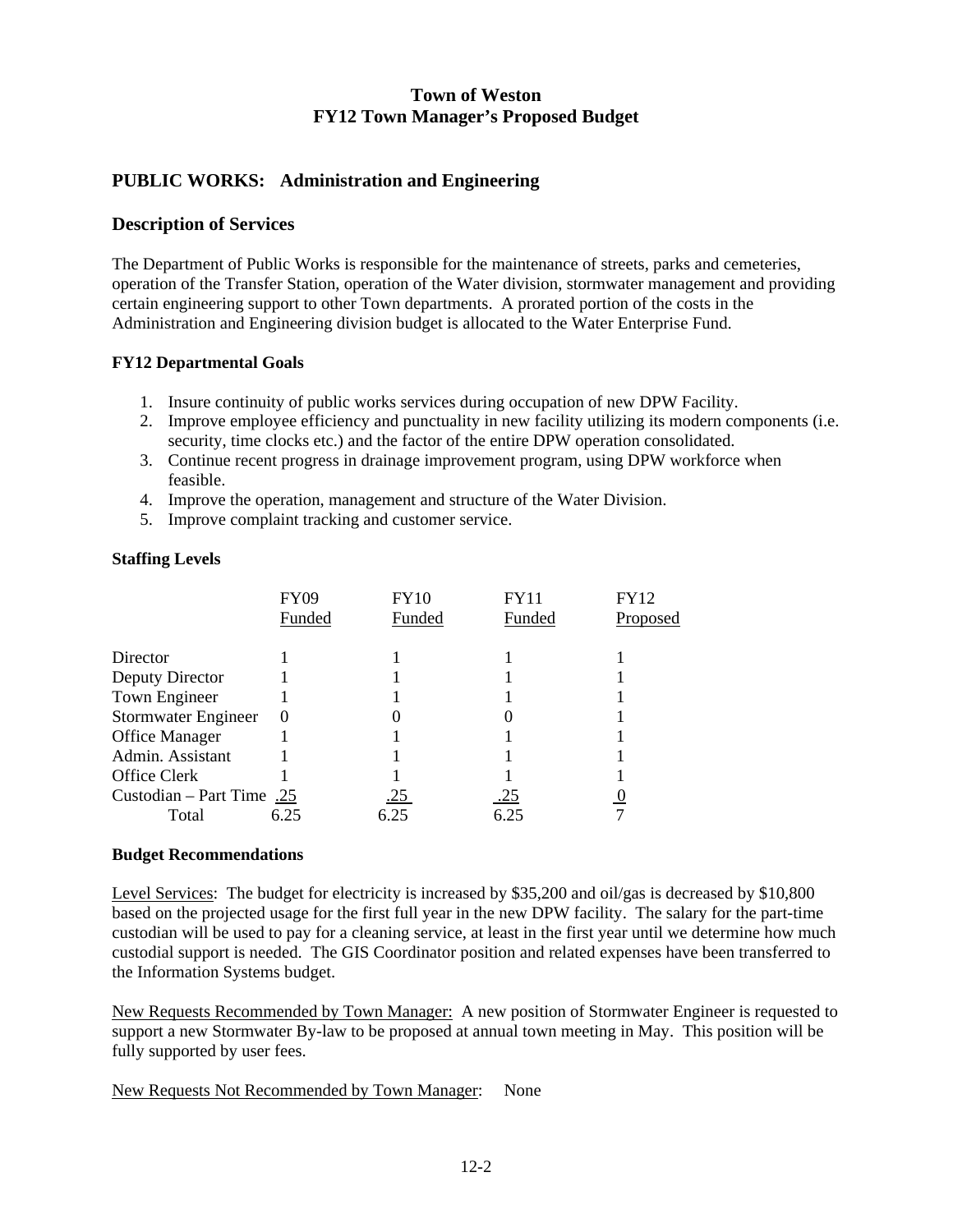|                                                           | <b>TOWN MGR'S RECOMMENDATION</b> |                |               |                 |                |                          |                                 |                          |                     |
|-----------------------------------------------------------|----------------------------------|----------------|---------------|-----------------|----------------|--------------------------|---------------------------------|--------------------------|---------------------|
|                                                           | <b>ACTUAL</b>                    | <b>ACTUAL</b>  | <b>BUDGET</b> | <b>DEPT REQ</b> | <b>LEVEL</b>   | <b>NEW</b>               |                                 |                          |                     |
| <b>PUBLIC WORKS</b>                                       | <b>FY09</b>                      | <b>FY10</b>    | <b>FY11</b>   | <b>FY12</b>     | <b>SERVICE</b> | <b>REQUESTS</b>          | <b>TOTAL</b>                    | +⁄-                      | %                   |
| <b>Administration &amp; Engineering</b>                   |                                  |                |               |                 |                |                          |                                 |                          |                     |
| <b>Salaries</b>                                           | 495,150                          | 518,361        | 515,836       | 526,776         | 462,050        | 61,000                   | 523,050                         | 7,214                    | 1.4%                |
| Overtime                                                  | 18                               |                |               |                 |                |                          |                                 |                          |                     |
| Temp/Seasonal                                             | 2,552                            | 6,000          | 6,000         | 6,000           |                |                          |                                 |                          | $(6,000) -100.0\%$  |
| <b>Building Maintenance Salaries</b>                      | 10,833                           | 8,288          | 10,190        | 10,600          |                |                          |                                 | $(10, 190) - 100.0\%$    |                     |
| <b>Police Details</b>                                     | 25,458                           |                | 12,000        | 12,000          | 12,000         |                          | 12,000                          |                          | 0.0%                |
| <b>Sub-total Personal Services</b>                        | 534,011                          | 532,649        | 544,026       | 555,376         | 474,050        | 61,000                   | 535,050                         | (8, 976)                 | -1.6%               |
| Administration                                            |                                  |                |               |                 |                |                          |                                 |                          |                     |
| Repair/Maint-Office Equipment                             | 276                              | 317            | 500           | 500             | 500            |                          | 500                             |                          | 0.0%                |
| Rent-Office                                               | 1,300                            | 293            |               |                 |                |                          |                                 |                          |                     |
| Drug & Alcohol Testing                                    | 1,150                            | 791            | 1,400         | 1,400           | 1.400          |                          | 1,400                           |                          | 0.0%                |
| Printing & Advertising                                    | 2,438                            | 2,224          | 2,000         | 2,000           | 2,000          | ÷,                       | 2,000                           |                          | 0.0%                |
| <b>GIS Training</b>                                       | 2,857                            | 3,645          | 5,000         | 5,000           |                |                          |                                 |                          | $(5,000) - 100.0\%$ |
| Communications                                            | 9,774                            | 12,025         | 13,200        | 13,200          | 13,200         | $\overline{a}$           | 13,200                          |                          | 0.0%                |
|                                                           | 1.667                            | 362            | 1,500         | 1,500           | 1,500          |                          | 1,500                           |                          | 0.0%                |
| Postage<br>Weather                                        | 1,195                            | 1,195          | 1,195         | 1,195           | 1,195          | $\overline{\phantom{a}}$ | 1,195                           | $\overline{\phantom{a}}$ | 0.0%                |
|                                                           |                                  |                | 150           | 150             | 150            |                          | 150                             |                          | 0.0%                |
| Copy Plans                                                |                                  |                | 150           | 150             | 150            |                          | 150                             |                          | 0.0%                |
| Stationery<br>Forms                                       |                                  | 156            | 1,000         | 1,000           | 1,000          |                          | 1,000                           | $\overline{a}$           | 0.0%                |
| <b>Office Supplies</b>                                    | 5,265                            | 7,527          | 7,000         | 7,000           | 7,000          |                          | 7,000                           | $\overline{a}$           | 0.0%                |
|                                                           |                                  |                |               |                 |                |                          |                                 |                          | 0.0%                |
| Protective/Work Clothing                                  | 9.144                            | 8,005          | 11,430        | 11,430          | 11,430         | $\overline{\phantom{a}}$ | 11,430                          | $\overline{\phantom{a}}$ | 0.0%                |
| Licenses<br><b>GIS Maintenance</b>                        | 400<br>18,235                    | 673<br>20,885  | 500<br>23,636 | 500<br>23,636   | 500            |                          | 500<br>$\overline{\phantom{a}}$ | (23,636) -100.0%         |                     |
| <b>First Aid</b>                                          | 221                              |                |               |                 |                |                          |                                 |                          |                     |
|                                                           |                                  | 84             | 500           | 500             | 500            |                          | 500                             |                          | 0.0%                |
| In-State Travel                                           | 288                              | 320            | 600           | 600             | 600<br>500     |                          | 600<br>500                      |                          | 0.0%                |
| Out-of-State Travel                                       |                                  |                | 500           | 500             |                |                          |                                 |                          | 0.0%                |
| Dues                                                      | 1,928                            | 1,735          | 1,700         | 1,700           | 1,700          |                          | 1,700                           | $\overline{a}$           | 0.0%                |
| Conference                                                |                                  | 328            | 2,000         | 2,000           | 2,000          |                          | 2,000                           |                          | 0.0%                |
| All Other Expense                                         | 697                              | 1,061          | 1,000         | 1,000           | 1,000          | ٠                        | 1,000                           | $\overline{\phantom{a}}$ | 0.0%<br>0.0%        |
| <b>Property Damage Claims</b><br>sub-total Administration | 368<br>57,203                    | 61,625         | 800<br>75,761 | 800<br>75,761   | 800<br>47,125  | ÷,<br>$\blacksquare$     | 800<br>47,125                   | (28, 636)                | $-37.8%$            |
|                                                           |                                  |                |               |                 |                |                          |                                 |                          |                     |
| <b>Physical Plant</b>                                     |                                  |                |               |                 |                |                          |                                 |                          |                     |
| Electricity                                               | 18,773                           | 12,205         | 51,200        | 86,400          | 86,400         |                          | 86,400                          | 35,200                   | 68.8%               |
| Oil & Gas                                                 | 44,687                           | 9,686          | 35,000        | 24,200          | 24,200         |                          | 24,200                          | (10, 800)                | $-30.9%$            |
| Water                                                     | 2,788                            | 769            | 2,500         | 2,500           | 2,500          |                          | 2,500                           |                          | 0.0%                |
| Repair/Maintenance Building                               |                                  | $\overline{a}$ |               |                 | 10,600         | ÷,                       | 10,600                          | 10,600                   |                     |
| <b>Comfort Supplies</b>                                   | 3                                | 166            | 1,200         | 1,200           | 1,200          | $\overline{\phantom{a}}$ | 1,200                           | ٠                        | 0.0%                |
| <b>Cleaning Supplies</b>                                  | 1,598                            | 3,904          | 2,000         | 2,000           | 2,000          |                          | 2,000                           |                          | 0.0%                |
| sub-total Physical Plant                                  | 67,849                           | 26,730         | 91,900        | 116,300         | 126,900        | $\blacksquare$           | 126,900                         | 35,000                   | 38.1%               |
| <b>Total Admin &amp; Engineering</b>                      | 659,063                          | 621,004        | 711,687       | 747,437         | 648,075        | 61,000                   | 709,075                         | (2, 612)                 | $-0.4%$             |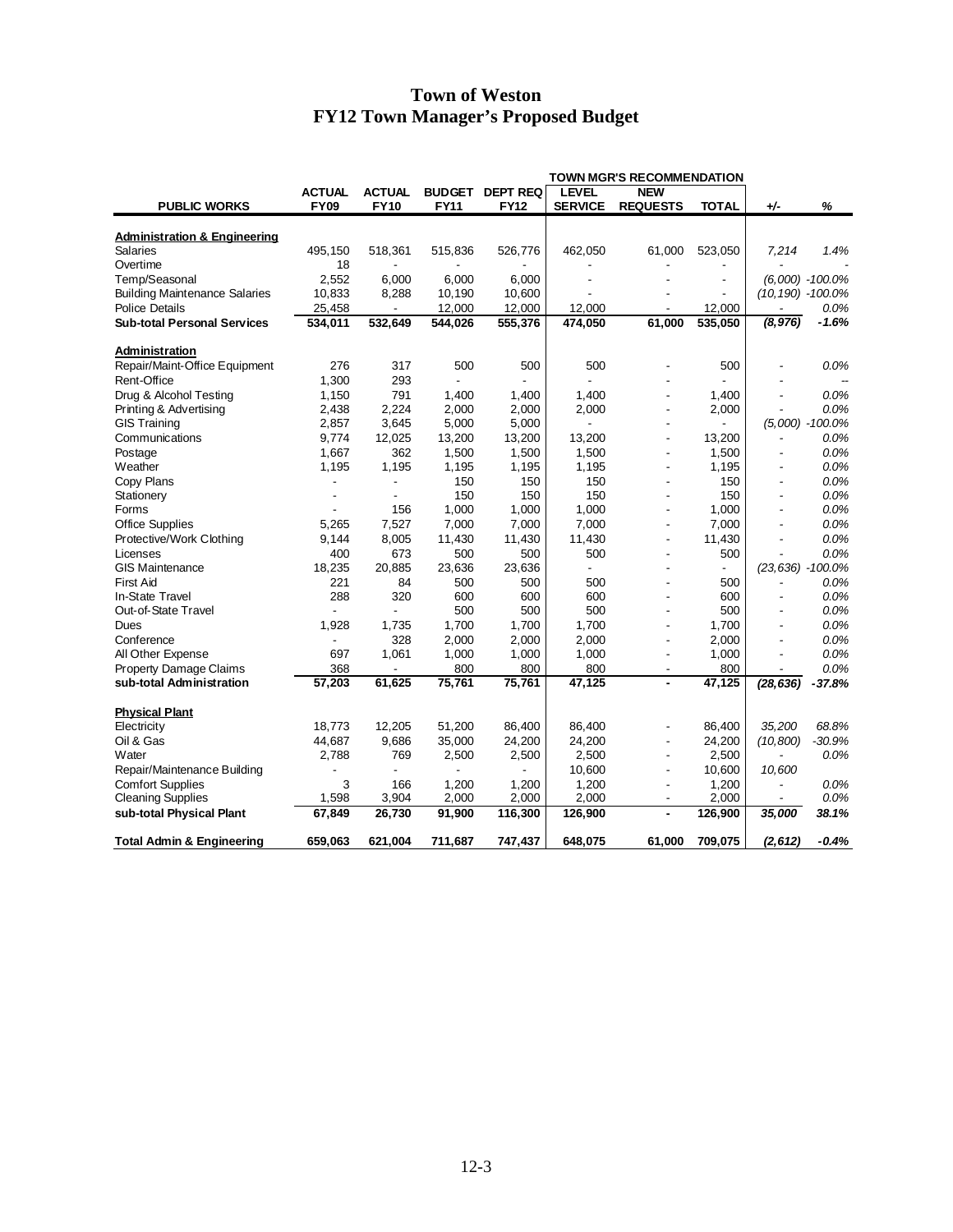### **PUBLIC WORKS: Equipment Maintenance Division**

### **Description of Services**

The Department of Public Works Equipment Maintenance Division is responsible for the maintenance and repair of all DPW vehicles and equipment. When the new DPW facility is completed, it is expected that this division will maintain all municipal and school vehicles. A prorated portion of the salary costs in the Equipment Maintenance division budget is allocated to the Water Enterprise Fund.

### **FY12 Departmental Goals**

- 1. Improve calibration plan for all sand/salt spreaders to reduce material waste.
- 2. Improve vehicle maintenance through computerized equipment maintenance logs.
- 3. Prepare for maintenance of all municipal and school vehicles. Assist in planning for school bus mechanics transferring to the DPW.

| <b>Staffing Levels</b> |                       |                       |                       |                         |
|------------------------|-----------------------|-----------------------|-----------------------|-------------------------|
|                        | <b>FY09</b><br>Funded | <b>FY10</b><br>Funded | <b>FY11</b><br>Funded | <b>FY12</b><br>Proposed |
| <b>Mechanics</b>       |                       |                       |                       |                         |

### **Budget Recommendations**

Level Services: The amount budgeted for repair and maintenance of police vehicles has been transferred to this budget from the Police budget.

New Requests Recommended by Town Manager: None requested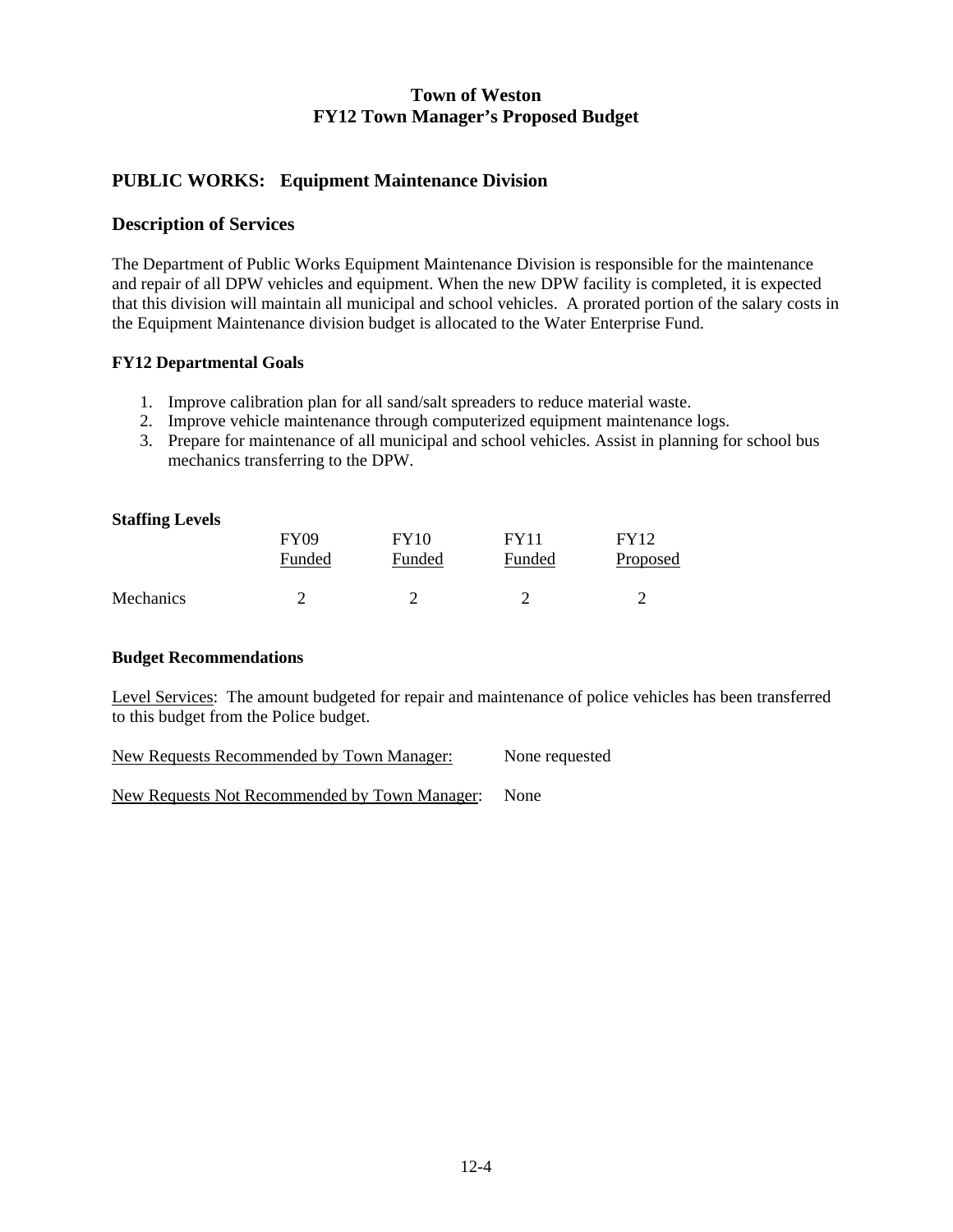|                                         | <b>TOWN MGR'S RECOMMENDATION</b> |               |               |                 |                |                 |              |                          |         |
|-----------------------------------------|----------------------------------|---------------|---------------|-----------------|----------------|-----------------|--------------|--------------------------|---------|
|                                         | <b>ACTUAL</b>                    | <b>ACTUAL</b> | <b>BUDGET</b> | <b>DEPT REQ</b> | <b>LEVEL</b>   | <b>NEW</b>      |              |                          |         |
| <b>PUBLIC WORKS</b>                     | <b>FY09</b>                      | <b>FY10</b>   | <b>FY11</b>   | <b>FY12</b>     | <b>SERVICE</b> | <b>REQUESTS</b> | <b>TOTAL</b> | +⁄-                      | %       |
| <b>Equipment Maintenance</b>            |                                  |               |               |                 |                |                 |              |                          |         |
| Salaries                                | 110.353                          | 96,796        | 110,047       | 110,347         | 110,347        |                 | 110,347      | 300                      | 0.3%    |
| Overtime                                | 23,149                           | 17,731        | 18,840        | 18,840          | 18,840         |                 | 18,840       |                          | 0.0%    |
| <b>Sub-total Personal Services</b>      | 133,502                          | 114,527       | 128,887       | 129,187         | 129,187        | ٠               | 129,187      | 300                      | 0.2%    |
| <b>Vehicle Repair &amp; Maintenance</b> |                                  |               |               |                 |                |                 |              |                          |         |
| Repair-Vehicles & Equipment             | 101,626                          | 126,609       | 95,000        | 95,000          | 133,000        |                 | 133,000      | 38,000                   | 40.0%   |
| Repair-Small Equipment                  | 2.007                            | 9.319         | 3,000         | 3.000           | 3.000          |                 | 3.000        |                          | 0.0%    |
| Gasoline                                | 33,276                           | 21,058        | 32,200        | 32,200          | 32,200         |                 | 32,200       |                          | 0.0%    |
| Diesel Oil                              | 84,172                           | 60,143        | 70,850        | 70,850          | 70,850         |                 | 70,850       | $\overline{\phantom{a}}$ | 0.0%    |
| Motor Oil                               | 6.400                            | 5,638         | 3,500         | 3,500           | 3,500          |                 | 3,500        |                          | 0.0%    |
| Tires & Tubes                           | 12.646                           | 7.702         | 8,000         | 8,000           | 8,000          |                 | 8,000        | $\overline{\phantom{a}}$ | 0.0%    |
| <b>Batteries</b>                        | 1,596                            | 1,216         | 1,000         | 1,000           | 1,000          |                 | 1,000        | ٠                        | 0.0%    |
| Antifreeze                              |                                  | 441           | 550           | 550             | 550            |                 | 550          | $\overline{\phantom{a}}$ | 0.0%    |
| sub-total Vehicle Repair/Maint          | 241,722                          | 232,126       | 214,100       | 214,100         | 252,100        | $\blacksquare$  | 252,100      | 38.000                   | 17.7%   |
| <b>Shop Supplies</b>                    |                                  |               |               |                 |                |                 |              |                          |         |
| Painting                                |                                  | 189           | 2,000         | 2,000           | 2.000          |                 | 2,000        |                          | $0.0\%$ |
| Tools                                   | 6.370                            | 7.366         | 10,000        | 10.000          | 10,000         |                 | 10,000       |                          | 0.0%    |
| <b>Sundry Shop Supplies</b>             | 1,007                            | 3,947         | 3,000         | 3,000           | 3,000          |                 | 3,000        |                          | 0.0%    |
| Hardware                                | 4,293                            | 12,459        | 7,000         | 7.000           | 7.000          |                 | 7,000        |                          | 0.0%    |
| Safety Equipment                        |                                  | 180           | 900           | 900             | 900            |                 | 900          | $\overline{\phantom{a}}$ | 0.0%    |
| Extinguishers                           | 270                              | 159           | 350           | 350             | 350            |                 | 350          | $\overline{\phantom{a}}$ | 0.0%    |
| Welding                                 | 2,190                            | 2,182         | 4,000         | 4,000           | 4,000          |                 | 4.000        | $\overline{\phantom{a}}$ | 0.0%    |
| sub-total Shop Supplies                 | 14.130                           | 26,481        | 27,250        | 27,250          | 27,250         | ٠               | 27,250       | $\blacksquare$           | 0.0%    |
| <b>Total Equipment Maintenance</b>      | 389,355                          | 373,135       | 370,237       | 370,537         | 408,537        |                 | 408,537      | 38,300                   | 10.3%   |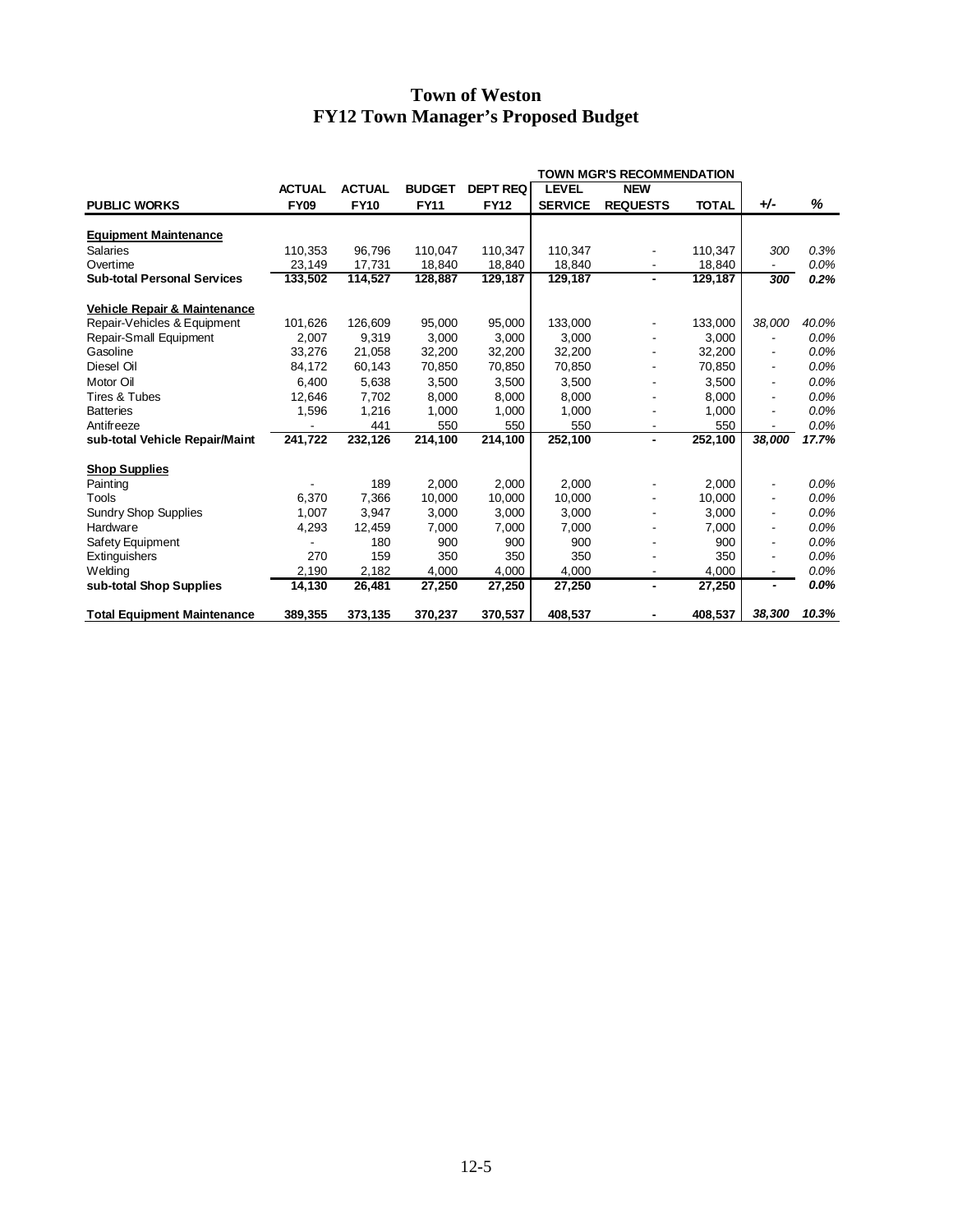### **PUBLIC WORKS: Highway Division**

### **Description of Services**

The Department of Public Works Highway Division is responsible for the maintenance and repair of 87 miles of Town roads and 31 miles of sidewalks. Specific duties include snow removal, power sweeping, roadside mowing and brush removal, litter control, line painting and leaf removal, as well as trash removal from certain Town buildings.

### **FY12 Departmental Goals**

- 1. Continue to improve vegetation management plan.
- 2. Maintain aggressive pavement management program utilizing spring/early summer paving schedule, well before the start of the fall school schedule.
- 3. Improve on the Salt Reduction Program without compromising safety.

### **Staffing Levels**

|                                  | <b>FY09</b><br>Funded | <b>FY10</b><br>Funded | <b>FY11</b><br>Funded | <b>FY12</b><br>Proposed |
|----------------------------------|-----------------------|-----------------------|-----------------------|-------------------------|
| Foreman                          |                       |                       |                       |                         |
| <b>Traffic Maint. Specialist</b> |                       |                       |                       |                         |
| Heavy Equipment Operator         |                       |                       |                       |                         |
| Laborers                         |                       |                       |                       |                         |
| Part Time/Seasonal Help          | 2PT                   | 1 PT                  | 1 PT                  | 1 PT                    |
| Total                            |                       |                       |                       |                         |

#### **Budget Recommendations**

Level Services: The amount for Traffic Markings is increased by \$5,000 for increased costs of epoxy traffic paint; Traffic Control Devices is increased by \$6,140 to reflect actual costs of maintaining our old traffic signals. Highway Division overtime is increased from \$6,997 to \$20,000 in order to reflect actual amounts required for response to emergency situations after hours. The Guardrail Rehab Program account is increased to \$25,000 in order to begin to systematically replace old and deteriorated guardrails, which were recently inventoried.

New Requests Recommended by Town Manager: None requested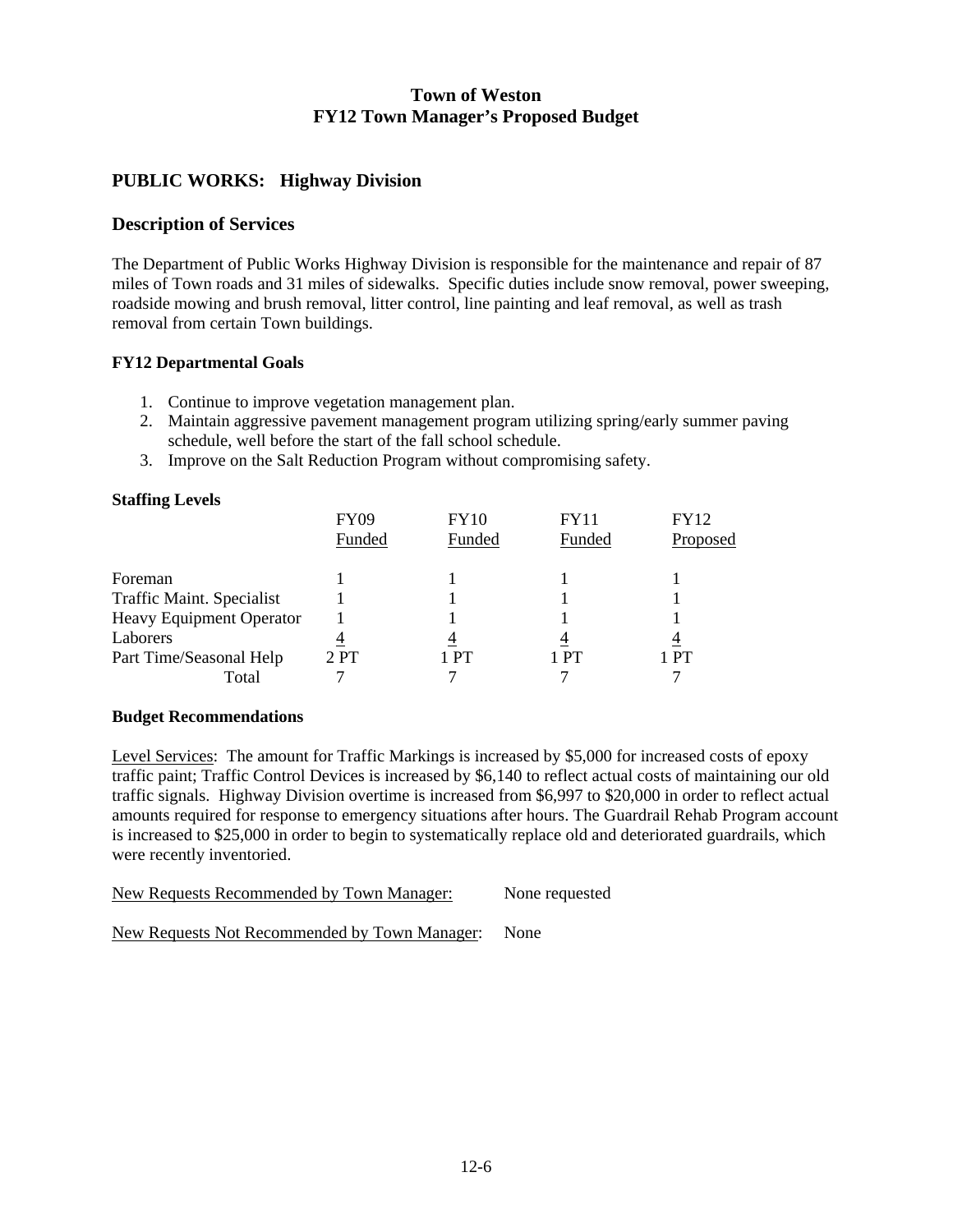|                                                  | <b>TOWN MGR'S RECOMMENDATION</b> |                          |                     |                 |                |                          |              |                          |                          |
|--------------------------------------------------|----------------------------------|--------------------------|---------------------|-----------------|----------------|--------------------------|--------------|--------------------------|--------------------------|
|                                                  | <b>ACTUAL</b>                    | <b>ACTUAL</b>            | <b>BUDGET</b>       | <b>DEPT REQ</b> | <b>LEVEL</b>   | <b>NEW</b>               |              |                          |                          |
| <b>PUBLIC WORKS</b>                              | <b>FY09</b>                      | <b>FY10</b>              | <b>FY11</b>         | <b>FY12</b>     | <b>SERVICE</b> | <b>REQUESTS</b>          | <b>TOTAL</b> | $+/-$                    | %                        |
| <b>Highway Division Salaries</b>                 |                                  |                          |                     |                 |                |                          |              |                          |                          |
| <b>Salaries</b>                                  | 353,331                          | 313,751                  | 354,480             | 357,433         | 357,433        |                          | 357,433      | 2,953                    | 0.8%                     |
| Overtime                                         | 6,831                            | 22,495                   | 6,997               | 20,000          | 20,000         |                          | 20,000       | 13,003                   | 185.8%                   |
| Temp/Seasonal                                    | 6,000                            | 9,456                    | 6,000               | 6,000           | 6,000          |                          | 6,000        |                          | 0.0%                     |
| Out-of-Dept Pay                                  | 2,500                            | 2,180                    | 2,500               | 2,500           | 2,500          |                          | 2,500        |                          | 0.0%                     |
| <b>Police Details</b>                            | 12,000                           | 11,514                   | 12,000              | 12,000          | 12,000         | $\blacksquare$           | 12,000       | $\overline{\phantom{a}}$ | 0.0%                     |
| <b>Sub-total Personal Services</b>               | 380,663                          | 359,397                  | 381,977             | 397,933         | 397,933        | $\blacksquare$           | 397,933      | 15,956                   | 4.2%                     |
| <b>Highways &amp; Bridges-Street Maintenance</b> |                                  |                          |                     |                 |                |                          |              |                          |                          |
| Sidewalk Maintenance                             | 8,558                            | 4,762                    | 6,000               | 6,000           | 6,000          |                          | 6,000        | ÷                        | 0.0%                     |
| Rent-Equipment                                   | 9,815                            | $\overline{a}$           | 500                 | 500             | 500            |                          | 500          | $\overline{a}$           | 0.0%                     |
| Markings                                         | 7.091                            | 24,460                   | 20,000              | 25,000          | 25,000         |                          | 25,000       | 5,000                    | 25.0%                    |
| <b>Tools</b>                                     | 5,123                            | 1,575                    | 2,500               | 2,500           | 2,500          |                          | 2,500        | $\overline{a}$           | 0.0%                     |
| Signs                                            | 7,857                            | 8,912                    | 7,500               | 7,500           | 7,500          |                          | 7,500        | $\overline{a}$           | 0.0%                     |
| <b>Fence Supplies</b>                            | 199                              | 152                      | 2,000               | 2,000           | 2,000          |                          | 2.000        | $\overline{a}$           | 0.0%                     |
| <b>Cleaning Supplies</b>                         | 3                                | 308                      | 1,000               | 1,000           | 1,000          |                          | 1,000        |                          | 0.0%                     |
| Fertilizer & Seeds                               | 887                              | 197                      | 500                 | 500             | 500            |                          | 500          | $\overline{\phantom{a}}$ | 0.0%                     |
| <b>Traffic Paint</b>                             | 6,009                            |                          | 1,600               | 1,600           | 1,600          |                          | 1,600        | $\overline{a}$           | 0.0%                     |
| <b>Paving Materials</b>                          | 34,573                           | 19,470                   | 60,000              | 60,000          | 60,000         |                          | 60,000       | ÷,                       | 0.0%                     |
| Protective/Work Clothing                         | 221                              | 419                      | 1,700               | 1.700           | 1,700          | $\overline{\phantom{a}}$ | 1,700        | $\overline{\phantom{a}}$ | 0.0%                     |
| <b>Traffic Control Devices</b>                   | 10,820                           | 12,876                   | 6,860               | 13,000          | 13,000         | $\overline{\phantom{a}}$ | 13,000       | 6,140                    | 89.5%                    |
| sub-total Street Maintenance                     | 91,157                           | 73,131                   | 110,160             | 121,300         | 121,300        | $\blacksquare$           | 121,300      | 11,140                   | 10.1%                    |
| Snow & Ice Removal                               |                                  |                          |                     |                 |                |                          |              |                          |                          |
| Overtime - Snow & Ice Control                    | 141,714                          | 100,468                  | 83,800              | 83,800          | 83,800         |                          | 83,800       |                          | 0.0%                     |
| Repair-Equipment                                 | 16,131                           | 10,801                   | 23,250              | 23,250          | 23,250         |                          | 23,250       | $\overline{a}$           | 0.0%                     |
| Rent-Equipment                                   | 168,758                          | 128,239                  | 29,500              | 29,500          | 29,500         |                          | 29,500       | $\overline{\phantom{a}}$ | 0.0%                     |
| <b>Storm Related Expenses</b>                    | 2,685                            | 1,487                    | 2,350               | 2,350           | 2,350          |                          | 2,350        | $\overline{\phantom{a}}$ | 0.0%                     |
| Sand                                             | 2,647                            | $\overline{\phantom{a}}$ |                     |                 |                |                          |              |                          | $\overline{\phantom{a}}$ |
| Salt                                             | 233,593                          | 148,511                  | 114,000             | 114,000         | 114,000        | $\overline{\phantom{a}}$ | 114,000      | $\overline{\phantom{a}}$ | 0.0%                     |
| sub-total Snow & Ice Removal                     | 565,527                          | 389,507                  | 252,900             | 252,900         | 252,900        | $\blacksquare$           | 252,900      | $\blacksquare$           | 0.0%                     |
| <b>Highway-Continuing Balance Accounts</b>       |                                  |                          |                     |                 |                |                          |              |                          |                          |
| Construct/Reconstruct Public Ways+               | 333,347                          | 191,969                  | 200,000             | 200,000         | 200,000        |                          | 200,000      |                          | 0.0%                     |
| Sidewalk Maintenance+                            |                                  | 100,000                  | 120,000             | 120,000         | 120.000        |                          | 120,000      | ÷,                       | 0.0%                     |
| Stone Retaining Wall Repairs+                    |                                  | 16,400                   | 10,000              | 10,000          | 10,000         |                          | 10,000       | $\overline{\phantom{a}}$ | $0.0\%$                  |
| Access to 40 Acre Field+                         |                                  |                          |                     |                 |                |                          |              |                          |                          |
| Guard Rail Rehab. Program+                       | 11,948                           | 11,872                   | 15,000              | 25,000          | 25,000         |                          | 25,000       | 10,000                   | 66.7%                    |
| sub-total Cont Bal Accts                         | 345,296                          | 320,241                  | 345,000             | 355,000         | 355,000        |                          | 355,000      | 10,000                   | 2.9%                     |
| <b>Total Highways</b>                            | 1,382,642                        |                          | 1,142,275 1,090,037 | 1,127,133       | 1,127,133      |                          | 1,127,133    | 37,096                   | 3.4%                     |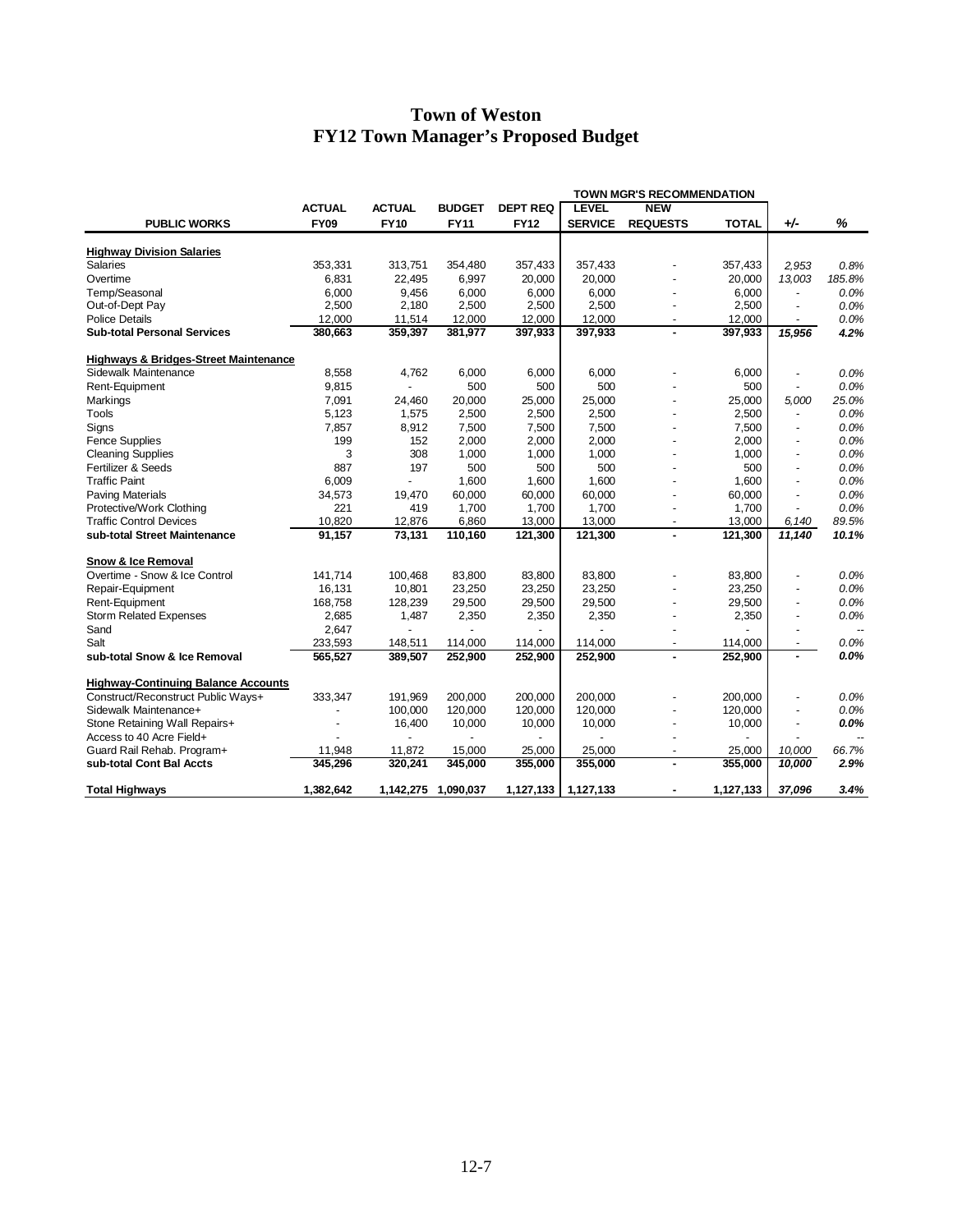### **PUBLIC WORKS: Stormwater Division**

### **Description of Services**

The Department of Public Works Stormwater Division is responsible for the maintenance and repair of the Town's storm drainage system, which includes culvert cleaning, removal of brush and debris from brooks and streams, and expansion of the storm drain system. In April 2003, the Town received its permit from the EPA for its Stormwater Management Plan. This Plan, which is mandated by federal law, has required the DPW to institute a number of "best management" practices regarding source identification, public education, and bylaws to manage stormwater flow in town. Funding to implement this plan is included in this budget and in portions of the capital budget.

#### **FY12 Departmental Goals**

- 1. Complete repairs to drainage systems located on roads scheduled for resurfacing in the off season in order to complete the paving program earlier in the construction year.
- 2. Improve the efficiency of cleaning and dredging of open drainage ditches to improve water flow.
- 3. Complete drainage repairs in poor drainage areas to eliminate complaints.
- 4. Continue the management of this division by the Highway Foreman and utilizing cross-training within the divisions.

#### **Staffing Levels**

|                                             | <b>FY09</b><br>Funded | <b>FY10</b><br>Funded | <b>FY11</b><br>Funded | FY12<br>Proposed |
|---------------------------------------------|-----------------------|-----------------------|-----------------------|------------------|
| <b>Heavy Equipment Operator</b><br>Laborers |                       |                       |                       |                  |
| Total                                       |                       | 4                     |                       |                  |

#### **Budget Recommendations**

Level Services: This budget is decreasing overall by 3%.

New Requests Recommended by Town Manager: None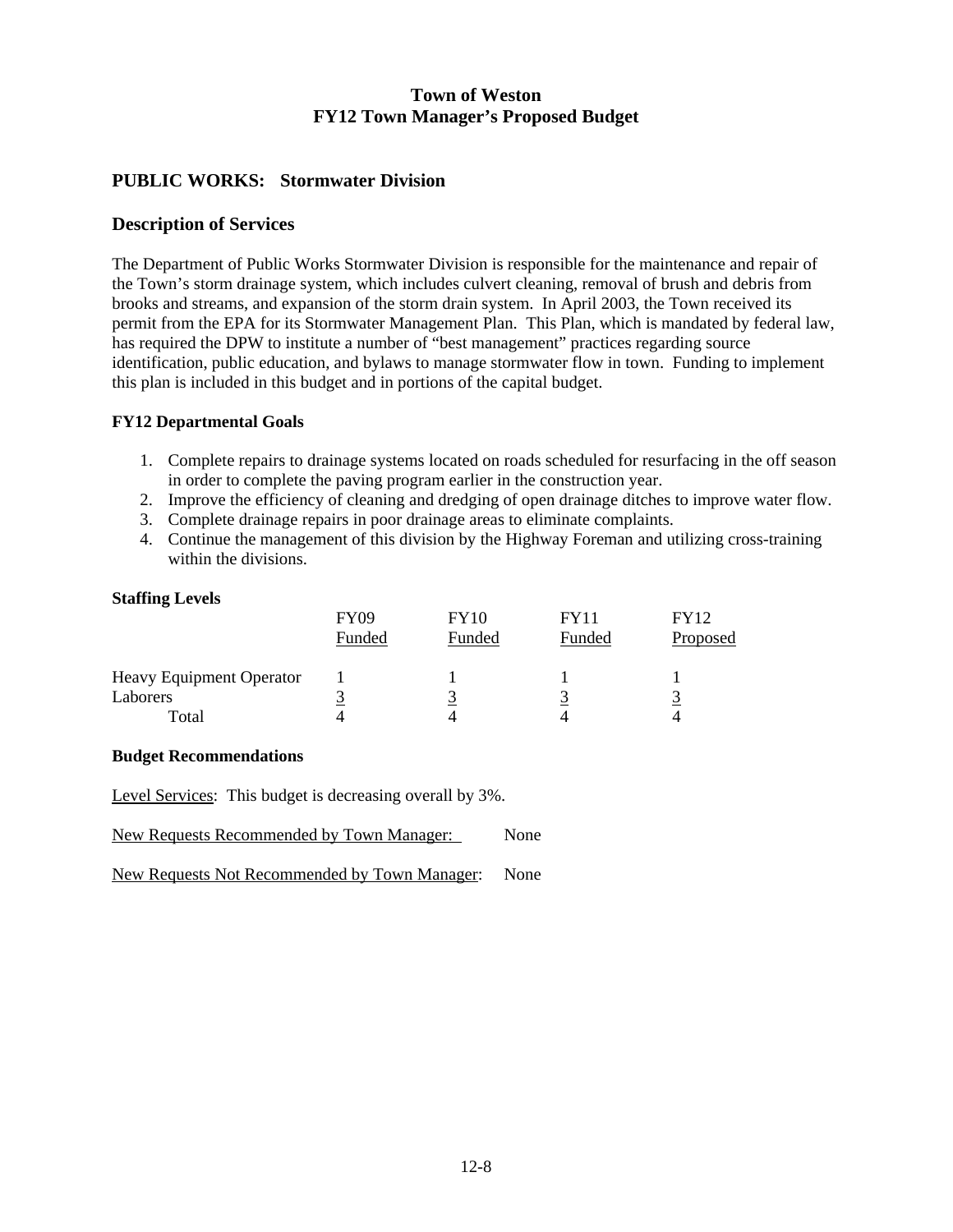|                                     |               |               |               |                 | <b>TOWN MGR'S RECOMMENDATION</b> |                 |              |                          |          |
|-------------------------------------|---------------|---------------|---------------|-----------------|----------------------------------|-----------------|--------------|--------------------------|----------|
|                                     | <b>ACTUAL</b> | <b>ACTUAL</b> | <b>BUDGET</b> | <b>DEPT REQ</b> | <b>LEVEL</b>                     | <b>NEW</b>      |              |                          |          |
| <b>PUBLIC WORKS</b>                 | <b>FY09</b>   | <b>FY10</b>   | <b>FY11</b>   | <b>FY12</b>     | <b>SERVICE</b>                   | <b>REQUESTS</b> | <b>TOTAL</b> | $+/-$                    | %        |
|                                     |               |               |               |                 |                                  |                 |              |                          |          |
| <b>Stormwater Division Salaries</b> |               |               |               |                 |                                  |                 |              |                          |          |
| <b>Salaries</b>                     | 164.016       | 139.490       | 188,824       | 180,299         | 180,299                          |                 | 180,299      | (8,525)                  | -4.5%    |
| Overtime                            | 1,684         | 2,169         | 5,570         | 5,570           | 5,570                            |                 | 5,570        |                          | 0.0%     |
| Out-of-Dept Pay                     | 1,711         | 625           | 2,000         | 2,000           | 2,000                            |                 | 2,000        | $\overline{\phantom{a}}$ | $0.0\%$  |
| <b>Police Details</b>               | 1,657         | 1,461         | 4,000         | 4,000           | 4,000                            | ۰               | 4,000        | $\overline{\phantom{0}}$ | 0.0%     |
| <b>Sub-total Personal Services</b>  | 169,069       | 143,744       | 200,394       | 191,869         | 191,869                          | $\blacksquare$  | 191,869      | (8, 525)                 | $-4.3%$  |
| <b>Stormwater Management</b>        |               |               |               |                 |                                  |                 |              |                          |          |
| Consulting & Professional Services  | 8,350         |               | 8,350         | 8,350           | 8,350                            |                 | 8,350        | $\overline{\phantom{a}}$ | 0.0%     |
| Tools                               | 2,500         | 4,064         | 2,500         | 2,500           | 2,500                            | ٠               | 2,500        | $\overline{\phantom{a}}$ | 0.0%     |
| Road Repairs                        | 2,500         |               | 2,500         | 2,500           | 2,500                            |                 | 2,500        | $\overline{\phantom{a}}$ | 0.0%     |
| Protective/Work Clothing            | 1,700         |               | 1,700         | 1,700           | 1,700                            |                 | 1,700        | $\overline{\phantom{a}}$ | 0.0%     |
| <b>Other Traffic Control</b>        | 1,000         | 18            | 1,000         | 1,000           | 1,000                            |                 | 1,000        | -                        | 0.0%     |
|                                     |               |               |               |                 |                                  |                 |              |                          |          |
| Drainage Maintenance                | 66,758        | 27,442        | 66,700        | 66,700          | 66,700                           | ۰               | 66,700       | $\overline{\phantom{a}}$ | 0.0%     |
| sub-total Stormwater Management     | 82,808        | 31,524        | 82,750        | 82,750          | 82,750                           | ۰.              | 82,750       | $\overline{a}$           | $0.0\%$  |
| <b>Total Stormwater Management</b>  | 251,876       | 175,268       | 283,144       | 274,619         | 274,619                          |                 | 274,619      | (8, 525)                 | $-3.0\%$ |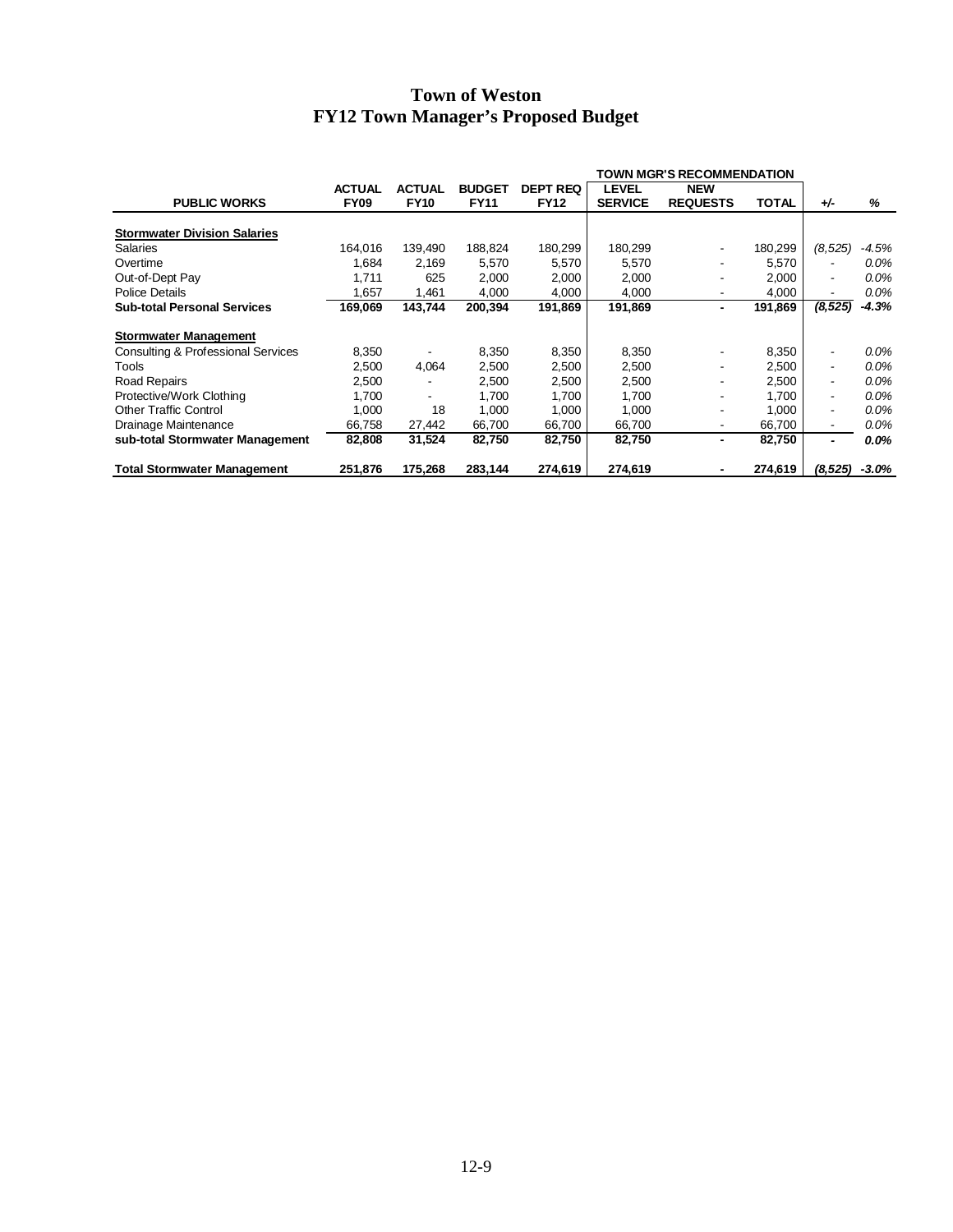### **PUBLIC WORKS: Solid Waste and Recycling Division**

### **Description of Services**

The Department of Public Works Solid Waste and Recycling Division is responsible for the operation of the Transfer Station, yard waste and brush dump areas and conducting the annual household hazardous waste collection day. In FY 2010, approximately 65% of the cost of the Transfer Station operation was paid through user fees (i.e. Transfer Station stickers, commercial tipping fees etc.). Included in this budget is the cost for groundwater monitoring at the closed Weston landfill and newly required third party Transfer Station inspections and DEP reporting.

### **FY12 Departmental Goals**

- 1. Control overtime through sick and vacation time management.
- 2. Improve customer service at the Transfer Station.
- 3. Maintain the cleanliness of the Transfer Station facility and grounds.
- 4. Improve recycling program and seek increased revenue for recyclables.
- 5. Continue aggressive permit/sicker checking at access to transfer station.

#### **Staffing Levels**

|                        | <b>FY09</b> | FY10   | FY11   | <b>FY12</b> |
|------------------------|-------------|--------|--------|-------------|
|                        | Funded      | Funded | Funded | Proposed    |
| Disposal Area Operator |             |        |        |             |

#### **Budget Recommendations**

Level Services: The solid waste tipping fees are increased by \$2,837 due to a projected 1.5% contractual increase. A \$2,210 increase in waste and recycling transportation is due to a 3% contractual increase.

New Requests Recommended by Town Manager: None requested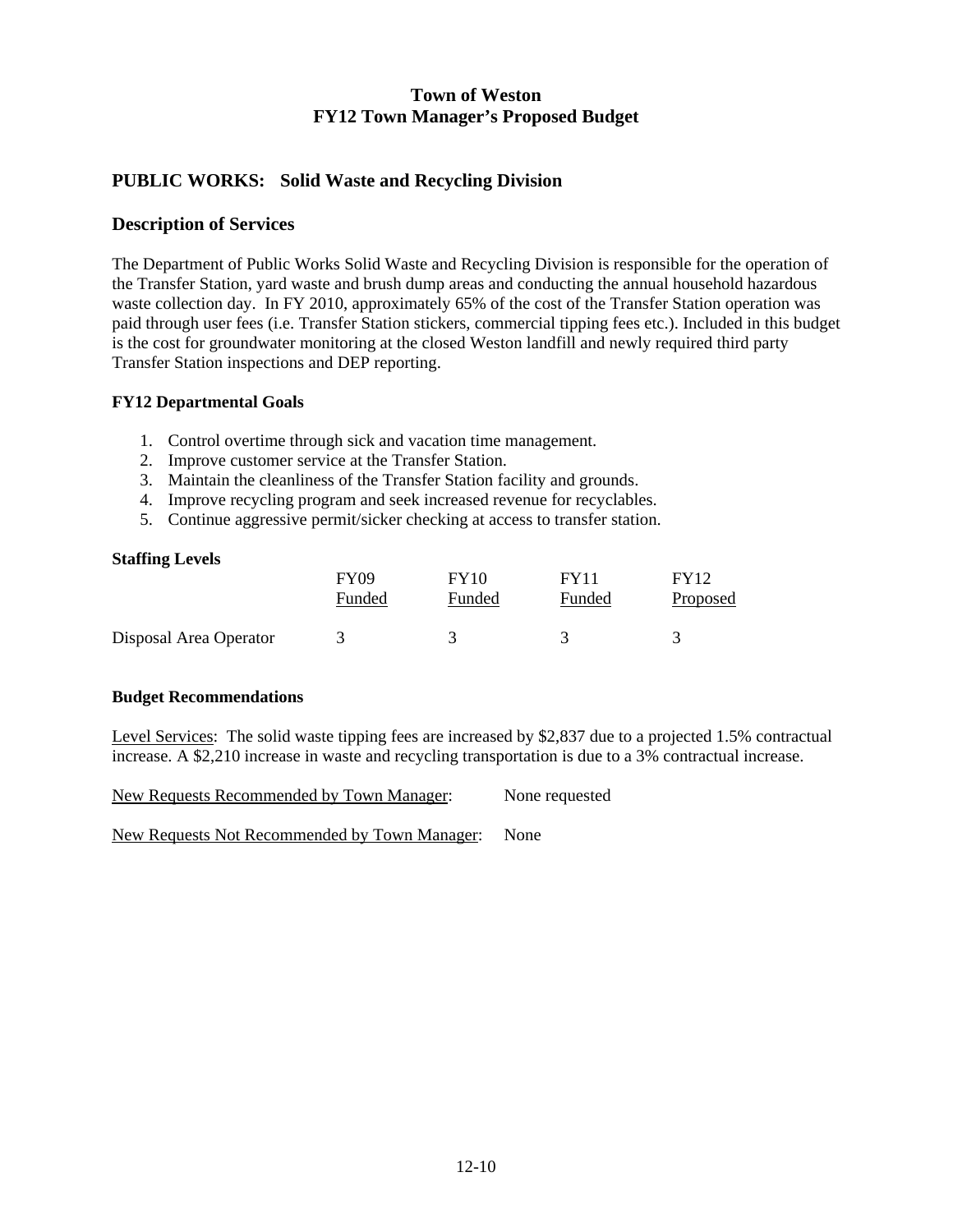|                                                                  | <b>TOWN MGR'S RECOMMENDATION</b> |               |               |                 |                |                 |              |                          |         |
|------------------------------------------------------------------|----------------------------------|---------------|---------------|-----------------|----------------|-----------------|--------------|--------------------------|---------|
|                                                                  | <b>ACTUAL</b>                    | <b>ACTUAL</b> | <b>BUDGET</b> | <b>DEPT REQ</b> | <b>LEVEL</b>   | <b>NEW</b>      |              |                          |         |
| <b>PUBLIC WORKS</b>                                              | <b>FY09</b>                      | <b>FY10</b>   | <b>FY11</b>   | <b>FY12</b>     | <b>SERVICE</b> | <b>REQUESTS</b> | <b>TOTAL</b> | $+/-$                    | %       |
| <b>Solid Waste &amp; Recycling Division Salaries</b>             |                                  |               |               |                 |                |                 |              |                          |         |
| Salaries                                                         | 152,590                          | 156,300       | 156,240       | 156,854         | 156,854        |                 | 156,854      | 614                      | 0.4%    |
| Overtime                                                         | 20,968                           | 16,085        | 22,773        | 22,773          | 22,773         |                 | 22,773       | $\overline{\phantom{0}}$ | $0.0\%$ |
| <b>Sub-total Personal Services</b>                               | 173,558                          | 172,385       | 179,013       | 179,627         | 179,627        | ۰.              | 179,627      | 614                      | 0.3%    |
| <b>Solid Waste Disposal</b>                                      |                                  |               |               |                 |                |                 |              |                          |         |
| Electricity                                                      | 10,662                           | 8,363         | 12,750        | 12,750          | 12,750         |                 | 12,750       |                          | $0.0\%$ |
| Water                                                            | 1,123                            | 903           | 1,200         | 1,200           | 1,200          |                 | 1,200        |                          | $0.0\%$ |
| Repair-Buildings & Grounds                                       | 3,955                            | 9,510         | 10,000        | 10,000          | 10,000         |                 | 10,000       |                          | $0.0\%$ |
| Rent-Equipment                                                   | 24,000                           | 22,000        | 28,000        | 28,000          | 28,000         |                 | 28,000       | $\overline{\phantom{0}}$ | $0.0\%$ |
| <b>Tipping Charges</b>                                           | 163,482                          | 172,448       | 189,157       | 191,994         | 191,994        |                 | 191,994      | 2.837                    | 1.5%    |
| <b>Waste Transportation</b>                                      | 34.980                           | 35.700        | 46,100        | 47,450          | 47,450         |                 | 47.450       | 1,350                    | 2.9%    |
| <b>Recycling Charges</b>                                         | 17,802                           | 19,395        | 20,000        | 20,000          | 20,000         |                 | 20,000       | $\overline{\phantom{0}}$ | 0.0%    |
| Recycling Transportation                                         | 30,586                           | 28,584        | 28,685        | 29,545          | 29,545         | -               | 29,545       | 860                      | 3.0%    |
| Composting                                                       | 15,643                           | 24,005        | 17,500        | 17,500          | 17,500         |                 | 17,500       |                          | $0.0\%$ |
| Hazardous Waste Disposal                                         | 9,680                            | 9,140         | 13,000        | 13,000          | 13,000         |                 | 13,000       |                          | $0.0\%$ |
| All Other Expense                                                | 1,356                            | 17,037        | 20,100        | 2,000           | 2,000          |                 | 2,000        | (18, 100)                | -90.0%  |
| sub-total Solid Waste Disposal                                   | 313,268                          | 347,085       | 386,492       | 373,439         | 373,439        | $\blacksquare$  | 373,439      | (13,053)                 | $-3.4%$ |
| <b>Solid Waste &amp; Recycling - Continuing Balance Accounts</b> |                                  |               |               |                 |                |                 |              |                          |         |
| Monitoring Groundwater-Landfill+                                 | 17,370                           | 13.025        | 19,400        | 19,400          | 19,400         |                 | 19,400       | $\overline{\phantom{a}}$ | 0.0%    |
| sub-total Cont Bal Accts                                         | 17,370                           | 13,025        | 19,400        | 19,400          | 19,400         | ٠               | 19,400       |                          | $0.0\%$ |
| <b>Total Recycling &amp; Solid Waste</b>                         | 504.196                          | 532.495       | 584.905       | 572,466         | 572,466        |                 | 572,466      | (12, 439)                | $-2.1%$ |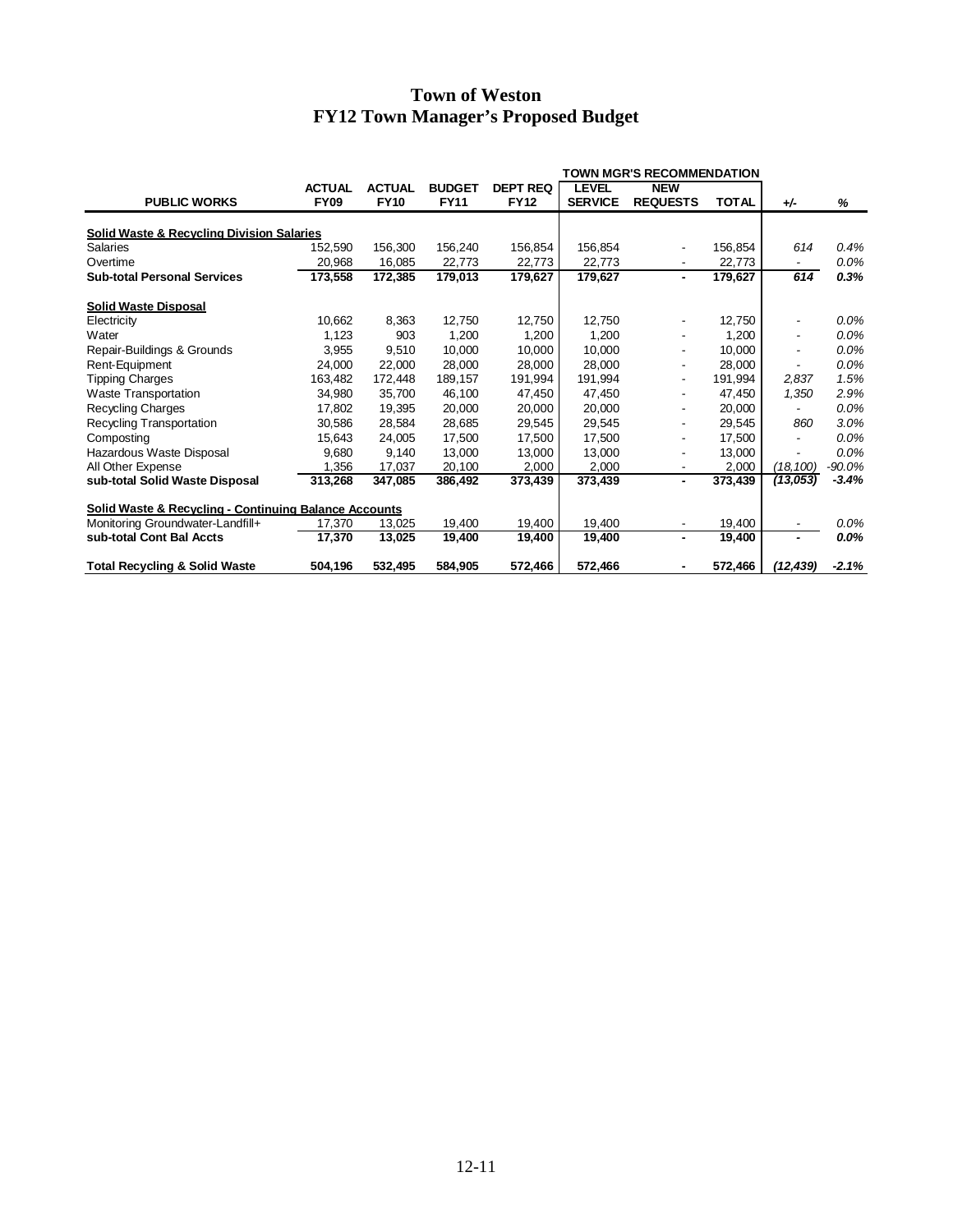### **PUBLIC WORKS: Parks and Cemeteries Division**

### **Description of Services**

The Department of Public Works Parks and Cemeteries Division is responsible for: 1) the maintenance of the Linwood, Central, Farmers, and South Burying Ground cemeteries; 2) the care and maintenance of Soldiers Field, Lamson Park, Case Park, Children's Park, Anniversary Park East and West, South Park; and 3) the grounds of the Town Library, Josiah Smith Tavern and Old Library, Fiske Law Office, Police Station, Transfer Station, Town Hall, and a variety of traffic islands. This Division also undertakes tree plantings and pruning in the parks.

#### **FY12 Departmental Goals**

- 1. Continue roadway reconstruction program at Linwood Cemetery.
- 2. Continue island planting program and beautification of Town green spaces.

| <b>Staffing Levels</b>   |                       |                       |                       |                         |
|--------------------------|-----------------------|-----------------------|-----------------------|-------------------------|
|                          | <b>FY09</b><br>Funded | <b>FY10</b><br>Funded | <b>FY11</b><br>Funded | <b>FY12</b><br>Proposed |
| Foreman                  |                       |                       |                       |                         |
| Heavy Equipment Operator |                       |                       |                       |                         |
| Laborer                  |                       |                       |                       |                         |
| Part Time/Seasonal Help  | PT                    | l PT                  |                       |                         |
| Total                    |                       |                       |                       |                         |

### **Budget Recommendations**

Level Services: The amount budgeted for Tree Care/Pest Control and Cemetery Supplies is increased by \$1,500 to account for increases in prices over the past few years. This budget includes \$45,000 to fund the third year of a four year program to reconstruct the roadways in Linwood Cemetery.

New Requests Recommended by Town Manager: None requested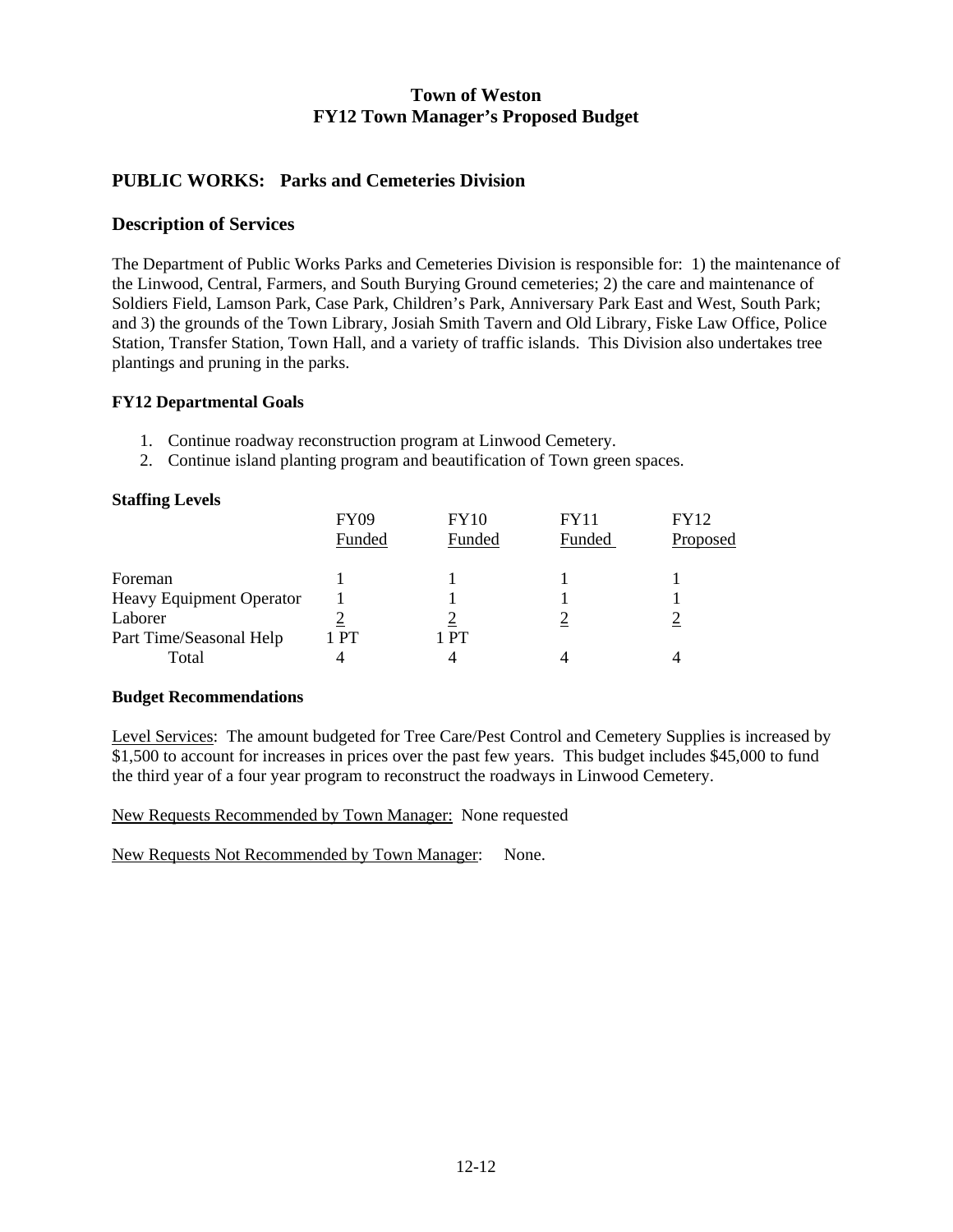|                                                 | <b>TOWN MGR'S RECOMMENDATION</b> |               |               |                 |                |                 |              |           |           |
|-------------------------------------------------|----------------------------------|---------------|---------------|-----------------|----------------|-----------------|--------------|-----------|-----------|
| <b>PUBLIC WORKS</b>                             | <b>ACTUAL</b>                    | <b>ACTUAL</b> | <b>BUDGET</b> | <b>DEPT REQ</b> | <b>LEVEL</b>   | <b>NEW</b>      |              |           |           |
|                                                 | <b>FY09</b>                      | <b>FY10</b>   | <b>FY11</b>   | <b>FY12</b>     | <b>SERVICE</b> | <b>REQUESTS</b> | <b>TOTAL</b> | $+/-$     | %         |
| <b>Parks &amp; Cemeteries Division Salaries</b> |                                  |               |               |                 |                |                 |              |           |           |
| <b>Salaries</b>                                 | 208,078                          | 216,152       | 215,413       | 217,339         | 217,339        |                 | 217,339      | 1,926     | 0.9%      |
| Overtime                                        | 16.071                           | 13,857        | 15,000        | 15,000          | 15,000         |                 | 15,000       |           | 0.0%      |
| Temp/Seasonal                                   | 2,170                            | 5,760         |               |                 |                |                 |              |           |           |
| Out of Dept Salaries                            |                                  |               | 2,032         | 2,032           | 2,032          |                 | 2,032        |           | 0.0%      |
| <b>Sub-total Personal Services</b>              | 226,318                          | 235,769       | 232,445       | 234,371         | 234,371        | $\blacksquare$  | 234,371      | 1,926     | 0.8%      |
| <b>Parks &amp; Cemeteries Division</b>          |                                  |               |               |                 |                |                 |              |           |           |
| Water                                           | 669                              | 317           | 1,000         | 1,000           | 1,000          |                 | 1,000        |           | 0.0%      |
| Landscape Design                                | 23                               |               | 500           | 500             | 500            |                 | 500          |           | 0.0%      |
| Tree Care & Pest Control                        | 4,590                            | 4,778         | 3,500         | 4,500           | 4,500          |                 | 4,500        | 1,000     | 28.6%     |
| Power Tools                                     | 1,384                            | 1,017         | 600           | 600             | 600            |                 | 600          |           | 0.0%      |
| <b>Hand Tools</b>                               | 548                              | 1,007         | 800           | 800             | 800            |                 | 800          |           | 0.0%      |
| Loam                                            |                                  |               | 250           | 250             | 250            |                 | 250          |           | 0.0%      |
| Fertilizer & Seeds                              | 4,129                            | 3,941         | 4,000         | 4,000           | 4,000          |                 | 4,000        |           | 0.0%      |
| Trees & Shrubs                                  | 3,232                            | 2,535         | 2,000         | 2,000           | 2,000          |                 | 2,000        |           | 0.0%      |
| Grass, Seeds & Plantings                        |                                  | 20            | 500           | 500             | 500            |                 | 500          |           | 0.0%      |
| <b>Cemetery Supplies</b>                        | 4,213                            | 3,836         | 3,000         | 3,500           | 3,500          |                 | 3.500        | 500       | 16.7%     |
| <b>Markers</b>                                  | 400                              | 471           | 1,000         | 1,000           | 1,000          |                 | 1,000        |           | 0.0%      |
| Protective/Work Clothing                        | 573                              | 661           | 900           | 900             | 900            |                 | 900          |           | 0.0%      |
| Equipment                                       | 6.432                            | 5.196         | 5,500         | 5.500           | 5,500          |                 | 5,500        |           | 0.0%      |
| sub-total Parks & Cemeteries                    | 26,192                           | 23,779        | 23,550        | 25,050          | 25,050         | $\blacksquare$  | 25,050       | 1,500     | 6.4%      |
| <b>Parks &amp; Cemeteries-Cont Bal Accts</b>    |                                  |               |               |                 |                |                 |              |           |           |
| Improve/Develop Cemetery Land+                  | 1,823                            | 445           |               |                 |                |                 |              |           |           |
| Reconstruct Roadway/Linwood+                    |                                  | 45,000        | 45,000        | 45,000          | 45,000         |                 | 45,000       |           | 0.0%      |
| Equipment+                                      |                                  |               | 10,600        |                 |                |                 |              | (10,600)  | $-100.0%$ |
| sub-total Cont Bal Accts                        | 1,823                            | 45,445        | 55,600        | 45,000          | 45,000         | $\blacksquare$  | 45,000       | (10, 600) | $-19.1%$  |
| <b>Total Parks &amp; Cemeteries Division</b>    | 254,333                          | 304,992       | 311,595       | 304,421         | 304,421        |                 | 304,421      | (7, 174)  | $-2.3%$   |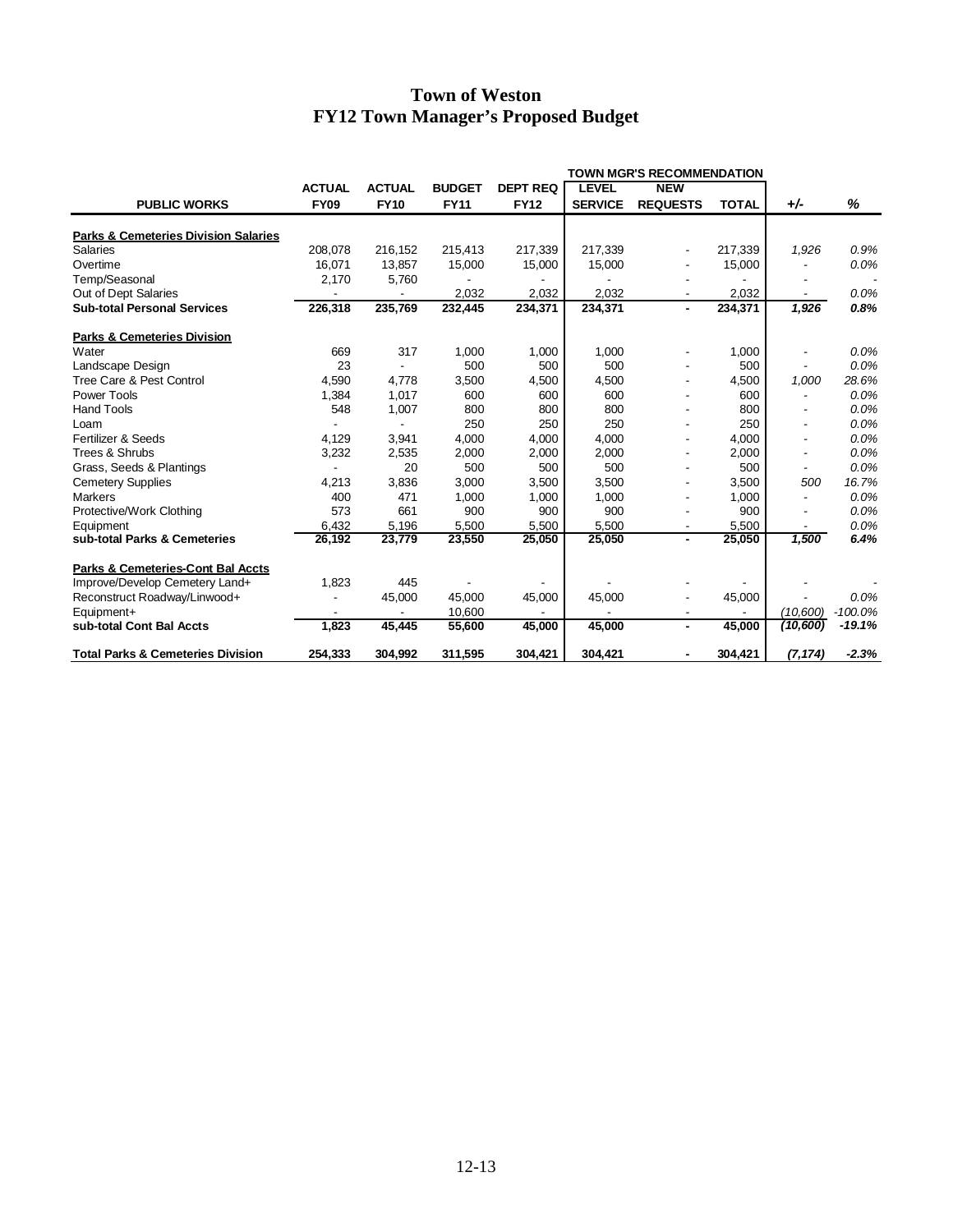### **PUBLIC WORKS: Tree Warden/Moth Superintendent**

### **Description of Services**

The Tree Warden is responsible for the health and preservation of trees along Weston's public ways. A public hearing before the Board of Selectmen is required before a shade tree on public land is removed. If a shade tree is on a scenic road listed in the Town's bylaws, a public hearing before the Planning Board is also required before removal. The Director of Operations, Department of Public Works serves as the Tree Warden.

### **FY12 Departmental Goals**

- 1. Improve the process to remove dead and diseased trees within the Town's rights-of-way.
- 2. Improve communication between the office staff, residents, and the Tree Warden.

#### **Staffing Levels**

|             | <b>FY09</b> | <b>FY10</b> | FY11    | <b>FY12</b>     |
|-------------|-------------|-------------|---------|-----------------|
|             | Funded      | Funded      | Funded  | <b>Proposed</b> |
| Tree Warden | Stipend     | Stipend     | Stipend | Stipend         |

#### **Budget Recommendations**

Level Services: Line items for Dutch Elm Disease Control and Moth Extermination are eliminated, because this work is no longer done, and the amounts have been added to the budget for tree removal and pruning.

New Requests Recommended by Town Manager: None requested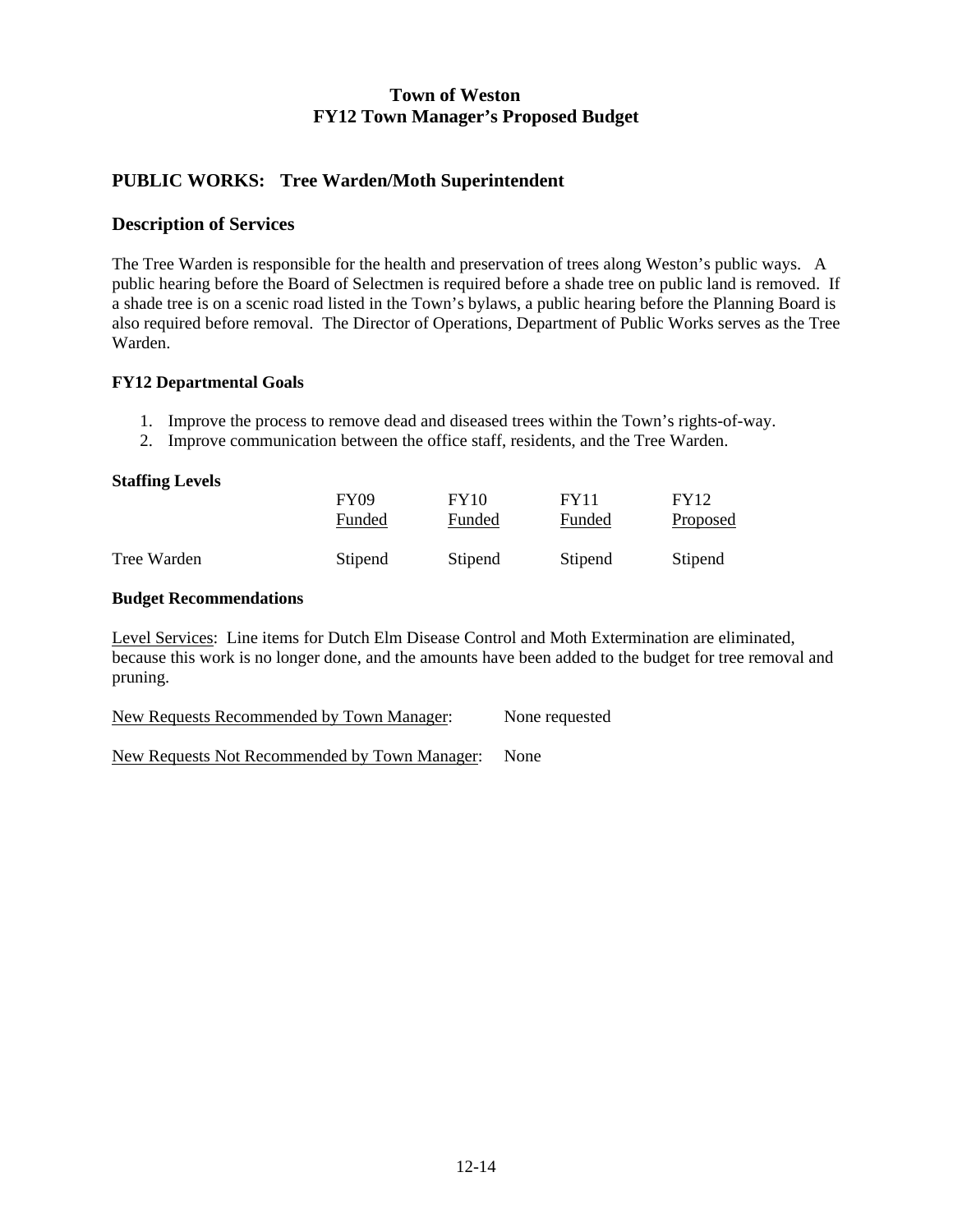|                             |               |               |               |                 | TOWN MGR'S RECOMMENDATION |                          |                          |       |            |
|-----------------------------|---------------|---------------|---------------|-----------------|---------------------------|--------------------------|--------------------------|-------|------------|
|                             | <b>ACTUAL</b> | <b>ACTUAL</b> | <b>BUDGET</b> | <b>DEPT REQ</b> | <b>LEVEL</b>              | <b>NEW</b>               |                          |       |            |
| <b>PUBLIC WORKS</b>         | <b>FY09</b>   | <b>FY10</b>   | <b>FY11</b>   | <b>FY12</b>     | <b>SERVICE</b>            | <b>REQUESTS</b>          | <b>TOTAL</b>             | $+/-$ | %          |
| <b>Tree Warden</b>          |               |               |               |                 |                           |                          |                          |       |            |
| <b>Salaries</b>             | 2,809         | 3.350         | 3,278         | 3,411           | 3.411                     |                          | 3,411                    | 133   | 4.1%       |
| sub-total Personal Services | 2,809         | 3,350         | 3,278         | 3.411           | 3.411                     |                          | 3.411                    | 133   | 4.1%       |
| Planting of Trees & Shrubs  |               | 1,585         | 1,585         | 1,585           | 1.585                     |                          | 1,585                    |       | $0.0\%$    |
| All Other Expense           | 73.886        | 74.949        | 75.000        | 75,000          | 76.540                    |                          | 76.540                   | 1.540 | 2.1%       |
| Moth Extermination          |               |               | 820           | 820             |                           |                          | $\overline{\phantom{a}}$ | (820) | $-100.0\%$ |
| Dutch Elm Disease Control   |               |               | 720           | 720             |                           |                          | -                        | (720) | $-100.0\%$ |
| sub-total Expenses          | 73.886        | 76,534        | 78,125        | 78.125          | 78.125                    | $\overline{\phantom{0}}$ | 78.125                   | -     | $0.0\%$    |
| <b>Total Tree Warden</b>    | 76.696        | 79.884        | 81.403        | 81.536          | 81.536                    |                          | 81.536                   | 133   | 0.2%       |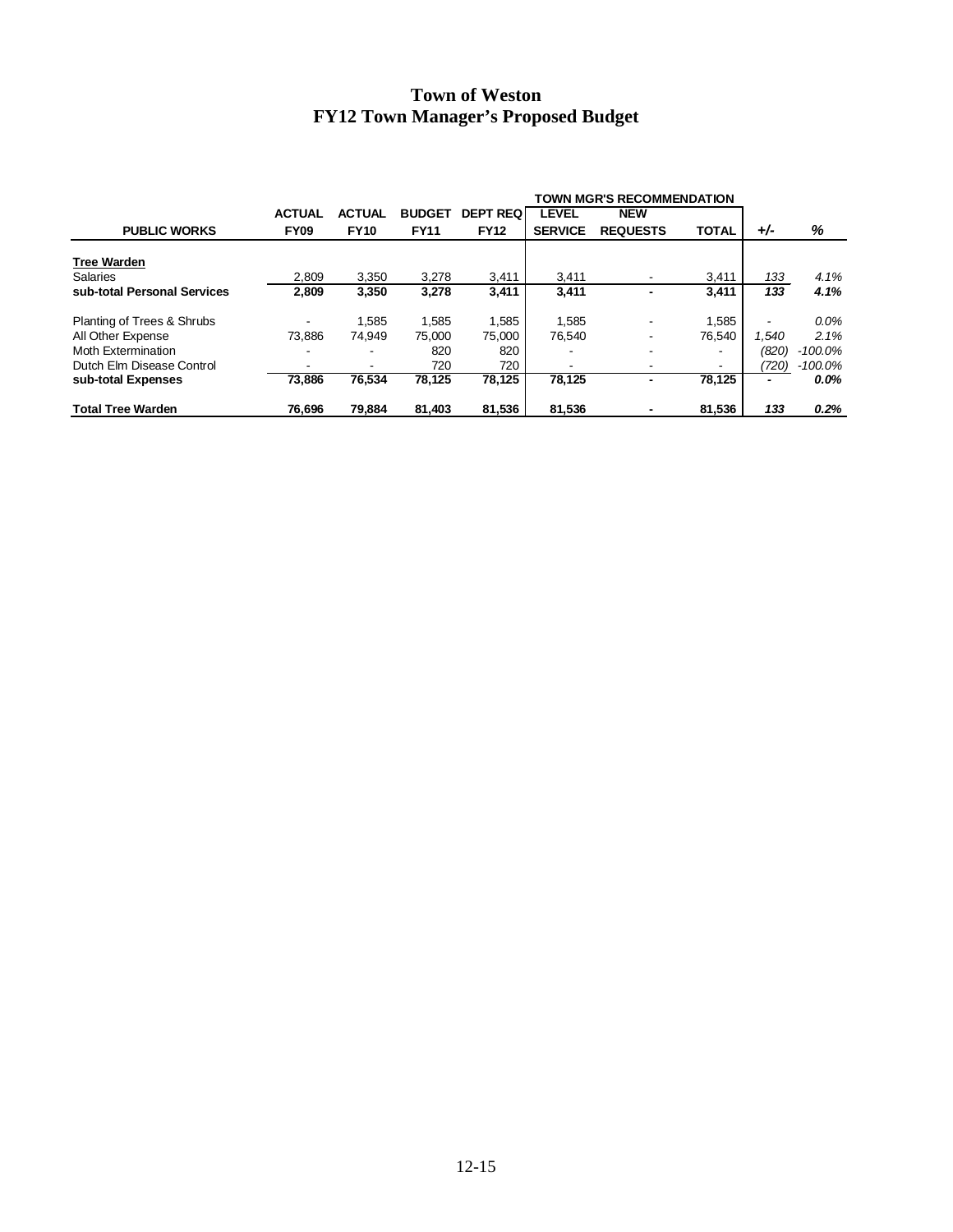### **PUBLIC WORKS: Water Division-Enterprise Fund**

### **Description of Services**

The Department of Public Works Water Division is responsible for the maintenance and repair of all aspects of the Town's water system. Responsibilities include installing water services for new residential and commercial construction, water main replacement, water main repairs, installation of hydrants, leak detection, cross-connection control and the replacement of older water meters.

While shown as part of the DPW budget, the Water Division is an Enterprise Fund and, therefore, is not included in the General Fund. All direct and indirect costs for water service are covered by water fees and charges.

#### **FY12 Departmental Goals**

- 1. Maintain positive chlorine residual at the Kendal Green Market on North Avenue.
- 2. Improve Water Division services by increasing supervision of division employees.
- 3. Develop water conservation educational program to reduce water usage.
- 4. Continue efforts to reduce unaccounted for water with yearly leak detection.
- 5. Complete the Water System Hydraulic Analysis.

#### **Staffing Levels**

|                                 | <b>FY09</b> | FY10   | FY11   | <b>FY12</b> |
|---------------------------------|-------------|--------|--------|-------------|
|                                 | Funded      | Funded | Funded | Proposed    |
| Water Superintendent            |             |        |        |             |
| <b>Heavy Equipment Operator</b> |             |        |        |             |
| Meter Reader/Installer          |             |        |        |             |
| Water Systems Specialist        |             |        |        |             |
| Part Time/Seasonal Help         |             | ∣ PT   | 1 PT   | l PT        |
| Total                           |             |        |        |             |

#### **Budget Recommendations**

Level Services: Weston's water consumption for calendar year 2010 has increased by almost 150 million gallons which will result in an approximately 34 percent increase in the MWRA assessment in FY12 or a \$478,000 increase. In addition,

New Requests Recommended by Town Manager: None requested